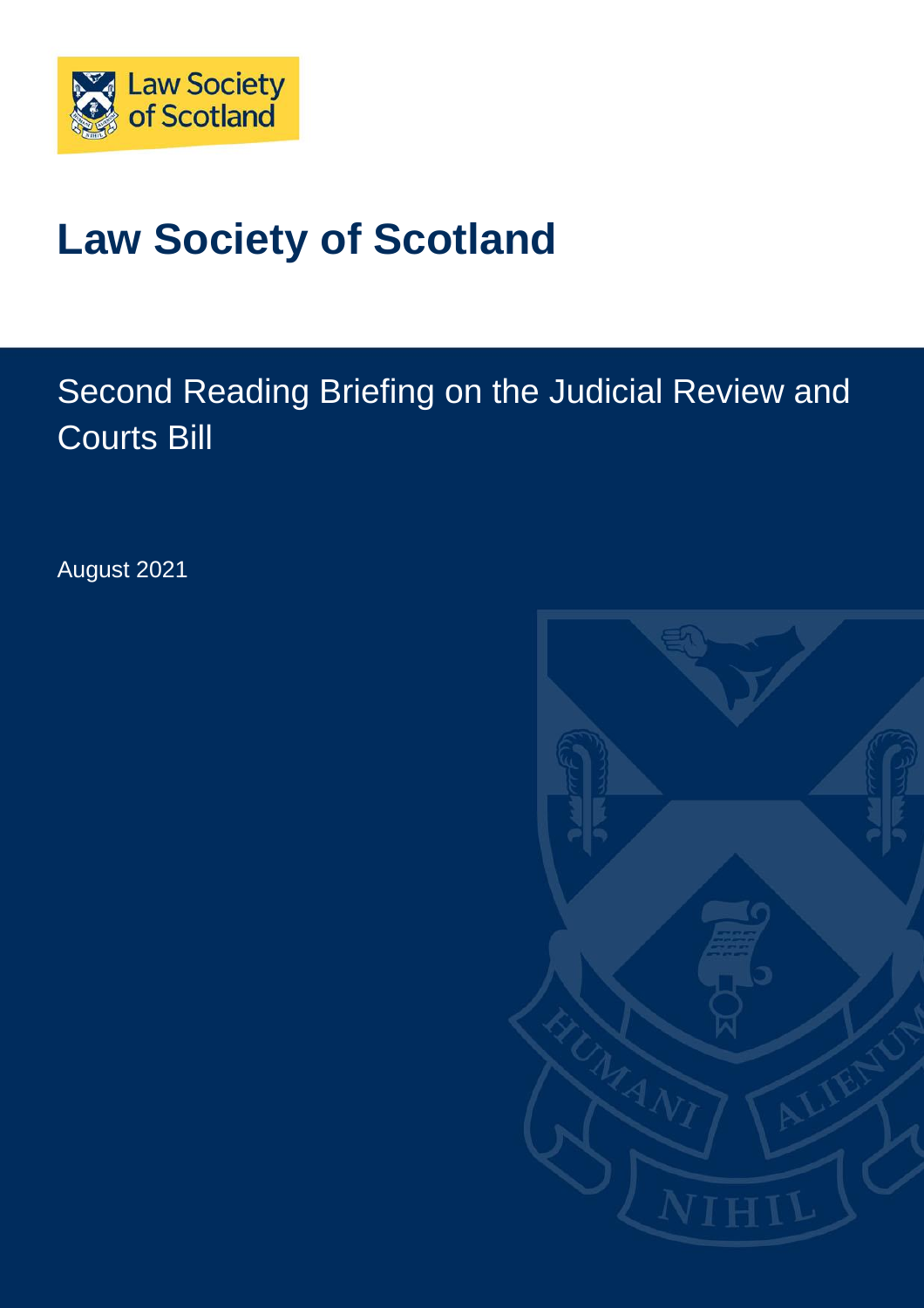

## **Introduction**

The Law Society of Scotland is the professional body for over 12,000 Scottish solicitors.

We are a regulator that sets and enforces standards for the solicitor profession which helps people in need and supports business in Scotland, the UK and overseas. We support solicitors and drive change to ensure Scotland has a strong, successful and diverse legal profession. We represent our members and wider society when speaking out on human rights and the rule of law. We also seek to influence changes to legislation and the operation of our justice system as part of our work towards a fairer and more just society.

Our Constitutional Law sub-committee welcomes the opportunity to consider and respond to the Second Reading Briefing of the Judicial Review and Courts Bill consultation. The sub-committee has the following comments to put forward for consideration.

### **General Comments**

#### **The Judicial Review and Courts Bill**

The [Judicial](https://publications.parliament.uk/pa/bills/cbill/58-02/0152/210152.pdf) Review and Courts Bill introduces reforms to the delivery of justice primarily in England and Wales.

In particular the Bill relates to Judicial Review, Courts, Tribunals and Coroners, English Criminal Procedure, Online Procedure in English Civil Courts and Reserved Tribunals, Employment Tribunals and the Employment Appeal Tribunal, Coroners and courts in the City of London.

#### **Specific Comments**

Part 1 Judicial Review

#### **Clause 1 Quashing Orders**

Clause 1 inserts a new section 29 A into the Senior Courts Act 1981.

#### **Section 29A (1)**

Section 29A (1) gives a court the power to include in a quashing order provision

- (a) for the quashing not to take effect under a date specified in the order ("a suspensive quashing order") or
- (b) removing or limiting any retrospective effect of the order ("a prospective quashing order").

This provision will give a court the power to make a suspensive quashing order or a prospective quashing order in every case where a court decides to make an order to quash or reduce some provision in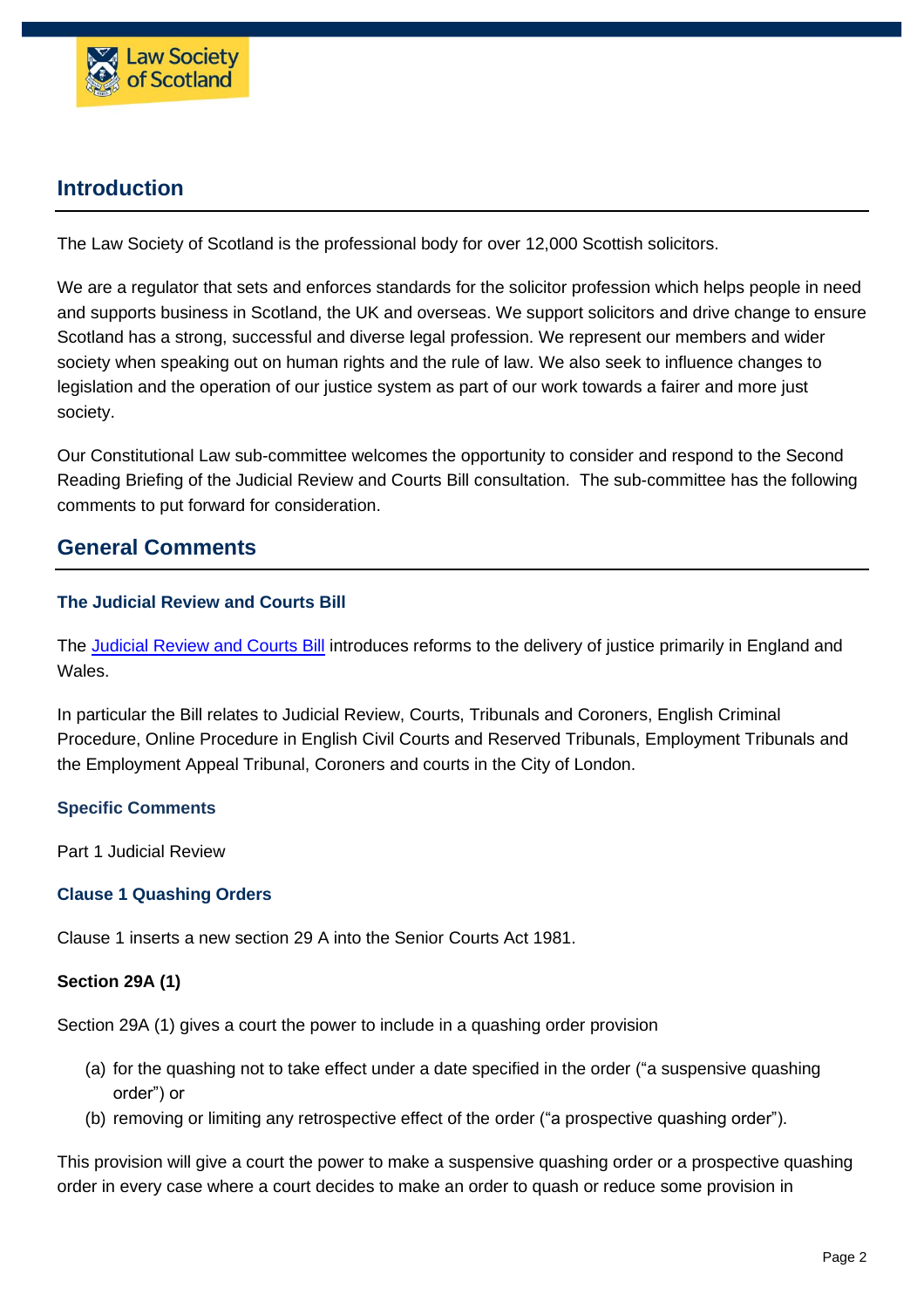

subordinate legislation or some administrative act or decision by Ministers or some other body because it is invalid and ultra vires.

In their Report, the Independent Review of Administrative Law (IRAL) thought that a suspended quashing order would be useful in providing flexibility in two general areas –

- (a) where the case raises significant constitutional questions or where the quashing decision would pose significant risks to national security or the public interest and the order would allow Parliament to clarify or amend the position; and
- (b) where the order would allow the defect to be corrected by new legislation or further administrative action.

The 1981 Act does not apply to Scotland and the Scottish courts do not make orders called quashing orders. Nevertheless, it may be interest to note that, in responding to the Lord Chancellor's Consultation, the Society took the view that it would be useful to give the English courts the power to make provision analogous to section 102 of the Scotland Act 1998.

The Government appears to have accepted the Society's view because the wording of section 29A (1) is very similar to that in section 102. In particular, it goes further than IRAL recommended because it provides not only for suspended quashing orders but also for orders which modify the retrospective effect of the quashing orders, prospective quashing orders

Section 102 applies only in certain circumstances - where a court or tribunal decides

- (a) that an Act of the Scottish Parliament or some provision in it is not within the legislative competence of the Scottish Parliament or
- (b) that a member of the Scottish Government does not have the power to make a provision of subordinate legislation or purports to exercise a function outside devolved competence.

In these circumstances, section 102 (2) provides that the court or tribunal may make an order

"(a) removing or limiting any retrospective effect of the decision, or

(b) suspending the effect of the decision "

It might be helpful were we to set out our approach to this issue:

#### **a. Precedent for section 102 of the Scotland Act 1998**

Section 102 of the Scotland Act 1998 is derived from s.172 (1)(b) of the Constitution of South Africa which empowers a court, when declaring invalid any law or conduct" which is inconsistent with the Constitution, to make. "(i) an order limiting the retrospective effect of the declaration of invalidity; and (ii) an order suspending the declaration of invalidity for any period and on any conditions, to allow the competent authority to correct the defect." An example of where the Constitutional Court made such orders was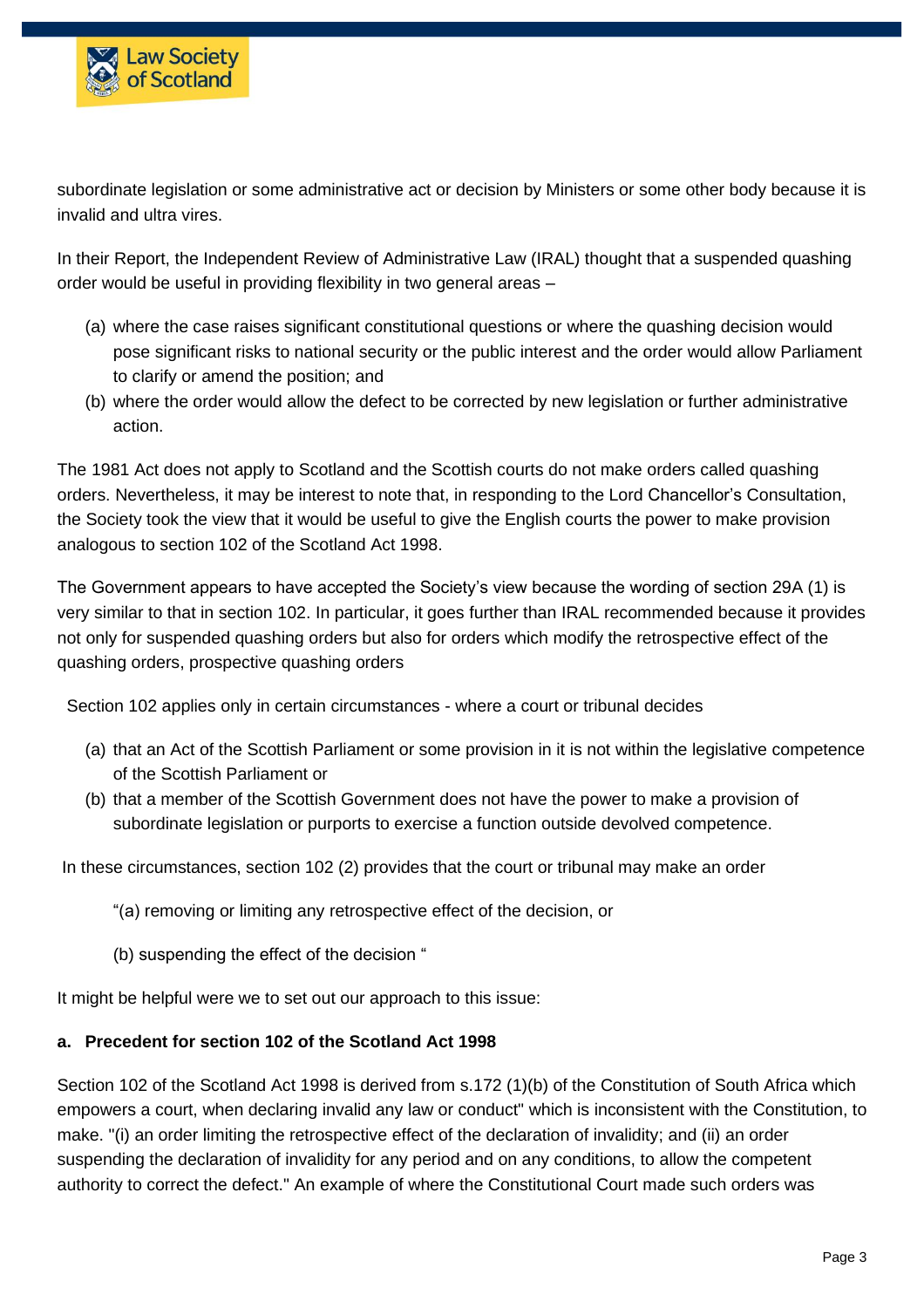

the *First National Bank of South Africa v Land and Agricultural Bank of South Africa <http://www.saflii.org.za/za/cases/ZACC/2000/9.pdf>*

#### **b. Policy necessity for section 102 of the Scotland Act**

The Scotland Act 1998 provides for what it is competent for the Scottish Parliament and Scottish Government to do. Section 29(1) provides that, if a provision of an Act of the Scottish Parliament (ASP) is outside its legislative competence, it is "not law". There are similar provisions in relation to any subordinate legislation made, or other act, by a member of the Scottish Government (see, for example, sections 54 and 57(2)).

Given that background and the consequences which could follow if a court were to decide that some provision of an ASP or subordinate legislation made, or other act, by a member of the Scottish Government was outside legislative or devolved competence, and, therefore, strictly null and void, it was clearly appropriate, and even necessary, that the court should be given similar powers as in the South African Constitution to limit the retrospective effect of its decision and, in particular, to suspend the effect of its decision so as to enable the defect to be remedied.

#### **c. Legal necessity for section 102 of the Scotland Act**

At the time of the Scotland Act, there were doubts as to whether, when a court decided that some act was ultra vires or null and void, it had, or would consider it appropriate to exercise, any inherent powers to make any such order. Given the background of the vires provisions in that Act, it was particularly doubtful whether a court would do so in the context of that Act,

The effect of section 102 is therefore to make it clear that, even although a court decided that some provision of an ASP or subordinate legislation made, or other act, by a member of the Scottish Government was outside legislative or devolved competence, and, therefore, strictly null and void, the court could nevertheless make an order limiting the retrospective effect, or suspending the effect, of its decision.

This express statutory power would override any qualms which a court might otherwise have had about the appropriateness of making any such order, such as were subsequently expressed by the Supreme Court in *Ahmed (No 2) v HM Treasury 2010 UKSC 5*. In that case, it was held, by a majority, that it would not be appropriate to suspend a quashing order because it would be inconsistent with its nullity effect. In this context, it is noticeable that the Supreme Court did not have any similar qualms in *Cadder v. HMA [2010] UKSC* 43 at 58 when it held that it had, and could appropriately exercise, its inherent discretionary power to limit the retrospective effect of its decision that some act of the Lord Advocate was ultra vires.

#### **d. Examples of cases where orders under section 102 have been used.**

Section 102 has been used in a number of cases for example:

a. *Salvesen v Riddell [2013] UKSC 22.* This case was a "devolution issue" appeal, under paragraph 13 of Schedule 6 of the Scotland Act 1998, from the Court of Session. The case concerned a challenge to the legality of section 72 of the Agricultural Holdings (Scotland) Act 2003 on the basis that it was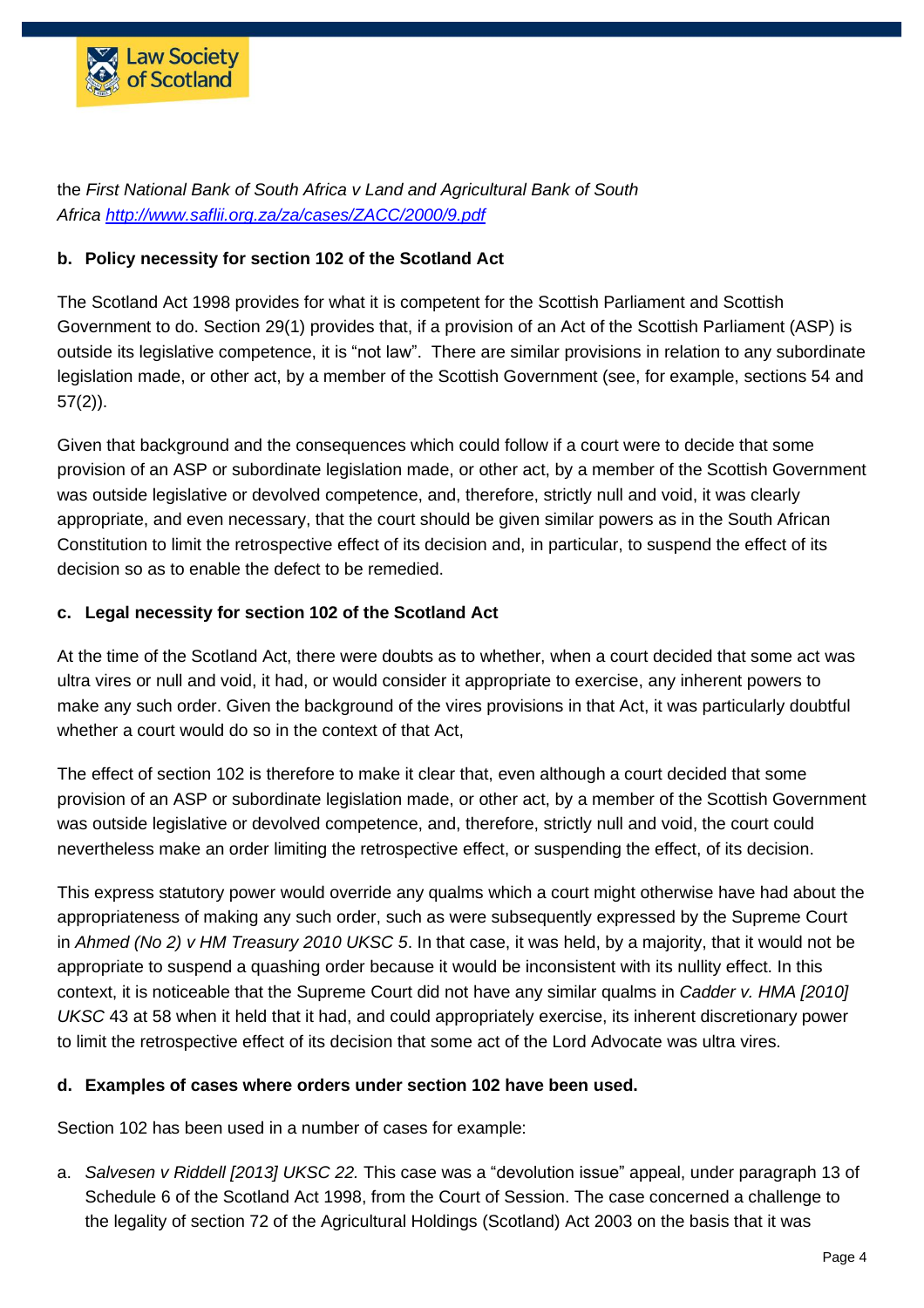

incompatible with the applicant's right to property, as protected by Article 1 of the First Protocol of the European Convention of Human Rights (A1 P1). The legislation under scrutiny sought to reform the regulation of the relationship between agricultural tenants and landlords. Section 72 of the Agricultural Holdings (Scotland) Act 2003 sought to change the way that limited partnerships between tenants and landlords could be terminated. The Supreme Court held that section 72 (10) of the 2003 Act was outside the legislative competence of the Scottish Parliament but made an order, under section 102 (2) (b) of the Scotland Act 1998, to suspend the effect of its decision for 12 months (or such shorter period as was necessary for the Scottish Parliament to legislate). This was to enable the Scottish Government and Parliament to correct the "defect" in the legislation. In 2014 the Scottish Government produced The Agricultural Holdings (Scotland) Act 2003 Remedial Order 2014 in response to the judgment, which was approved by the Scottish Parliament.

b. *P v Scottish Ministers [2017] CSOH 33* concerned standard and enhanced disclosures issued under the Police Act 1997 ("the 1997 Act") and disclosures of PVG scheme records issued under the Protection of Vulnerable Groups (Scotland) Act 2007 ("the 2007 Act") – these types of disclosures are referred to collectively as 'higher level' disclosures. In 2015, the Police Act 1997 and the Protection of Vulnerable Groups (Scotland)Act 2007 Remedial (No. 2) Order 2015 ("the 2015 Remedial Order") amended the 1997 and 2007 Acts in relation to the spent conviction information which could be disclosed in a higher-level disclosure. That 2015 Remedial Order introduced lists of offences into schedules 8A and 8B of the 1997 Act. Schedule 8A lists certain spent convictions for which will continue always to be disclosed due to the serious nature of the offence. In *P v Scottish Ministers*, P raised a petition for judicial review in relation to the disclosure of a previous conviction for lewd and libidinous practices on his PVG scheme record. Although the conviction was spent, the offence was included in P's record because it was on the Always Disclose List. The court declared that, insofar as the regulations require automatic disclosure of P's conviction before the Children's Hearing, the 2015 Remedial Order unlawfully and unjustifiably interfered with the petitioner's right under Article 8 of the ECHR, and Scottish Ministers had no power to make the provisions in terms of section 57(2) of the Scotland Act 1998.

However, the effect of the court order was suspended under section 102 for nine months to allow Ministers to remedy the legislation. The 2018 Remedial Order set out amendments to the 1997 and 2007 Acts. The effect of the amendments was that recipients of higher-level disclosures under those Acts whose disclosure contains information about a conviction for an offence listed in the Always Disclose List will in certain specified circumstances have the right to apply to a Sheriff in order to seek removal of that conviction information before their disclosure is sent to a third party such as an employer.

#### **e. Section 102 in a non-devolution context**

Section 102 only applies in a devolution context under the Scotland Act where a court holds that a provision of an Act of the Scottish Parliament or subordinate legislation made, or other act, by a member of the Scottish Government was outside legislative or devolved competence, and, therefore, null and void.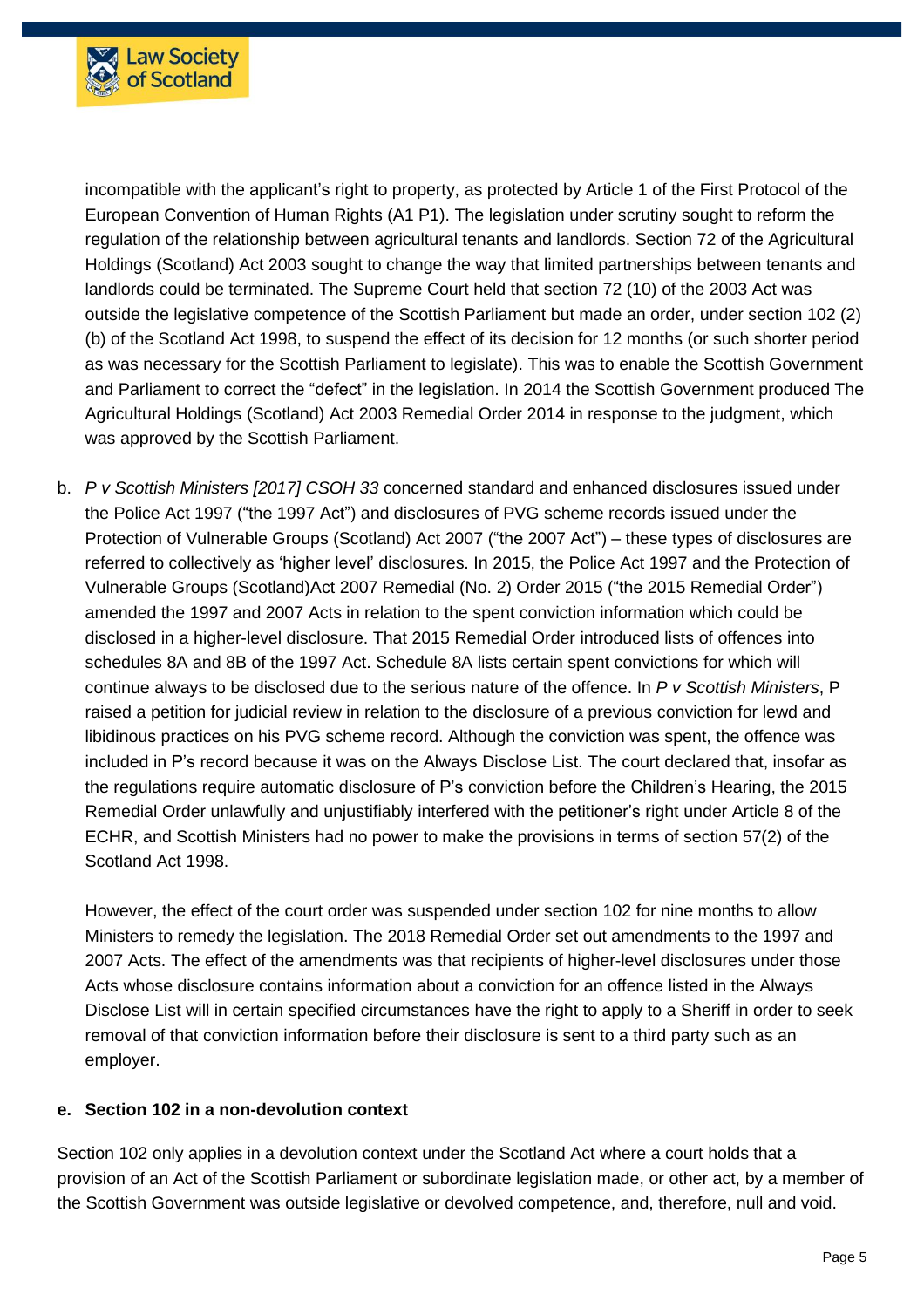

There is no statutory equivalent to section 102 in a non-devolution context where a Scottish court holds that some subordinate legislation or some administrative or executive act by a Government Minister or other body is ultra vires for some reason which is not relevant to legislative or devolved competence under the Scotland Act.

It is not clear whether, in a non-devolution context, a Scottish court would have the power at common law to suspend the effect of its decision or to limits its retrospective effect. The question whether some statutory provision is required to give a Scottish court such a power is something which will no doubt be considered by the Scottish Government.

#### **Section 29A (2)**

This subsection provides that in using the powers in 29A (1), the court may make that order subject to conditions so that, for example, the quashing order will not take effect if certain conditions are met. The clause does not limit or prescribe the conditions, leaving this to the court's discretion.

#### **Section 29A (3) (4) and (5)**

These subsections provide in effect that, when a court makes a suspensive or prospective quashing order, the invalid act is to be treated as valid until the order takes effect. These provisions mean that, when a court makes such an order, it has the effect of rendering valid something which was invalid, or even null and void, until the suspensive or prospective order takes effect. These effects may be implicit from the making such an order but providing for them expressly demonstrates the wide powers which a court is being given. A court could, for example, decide that some subordinate legislation or administrative act or decision is invalid or ultra vires because it is outwith the powers given by Parliament but nevertheless it will suspend the invalidity or remove its retrospective invalidity and thus give validity to something which Parliament did not intend. There are no similar provisions in section 102.

#### **Section 29A (8)**

This subsection sets out a list of non-exhaustive factors to which a court must have regard when deciding whether to exercise the power to make a suspensive or prospective quashing order. The factors include:

*(a) the nature and circumstances of the relevant defect;*

(b) any detriment to good administration that would result from exercising or failing to exercise the power;

*(c) the interests or expectations of persons who would benefit from the quashing of the impugned act;*

*(d) the interests or expectations of persons who have relied on the impugned act;*

(e) so far as appears to the court to be relevant, any action taken or proposed to be taken, or undertaking *given, by a person with responsibility in connection with the impugned act;*

*(f) any other matter that appears to the court to be relevant.*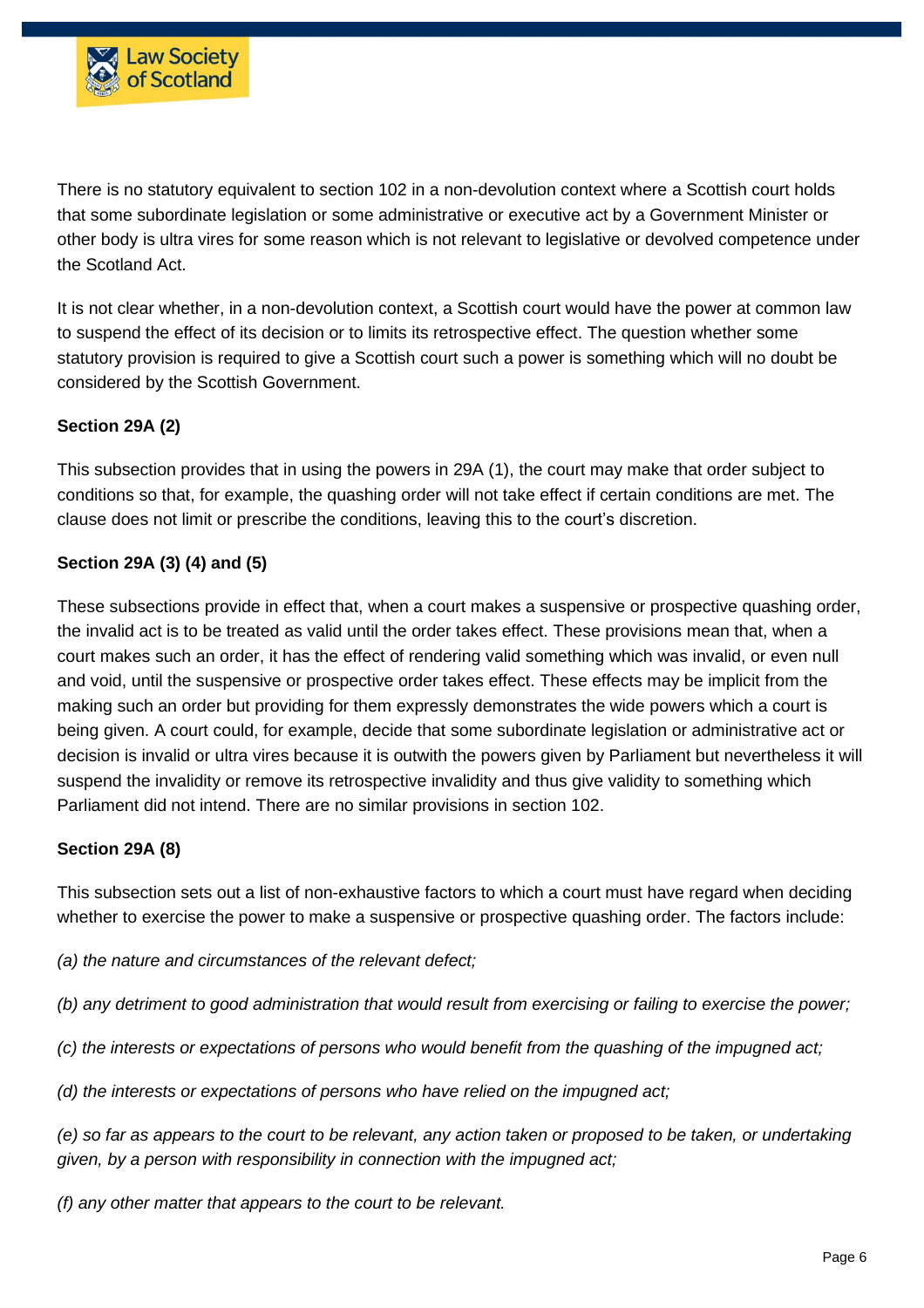

The IRAL Report recommended that it should. "be left up to the courts to develop principles to guide them in determining in what circumstances a suspended quashing order would be awarded, as opposed to awarding either a quashing order with immediate effect or a declaration of nullity" (para 3.69) However, given the considerable powers which a court is being given, it seems to the Society that it is right that a court should be required to have regard to certain factors, provided it is possible, as subsection (8)(f) provides, for a court to have regard to other factors.

It is noticeable that section 102(3) requires a court, in deciding whether to make an order under section 102 to "(among other things) have regard to the extent to which persons who are not parties to the proceedings would otherwise be adversely affected". This factor is not expressly mentioned in the list in section 29A (8) and it is considered that it should be.

#### **Section 29A (9)**

This subsection provides that a court must make a suspensive or prospective quashing order if it considers that such an order "would, as a matter of substance, offer adequate redress in relation to the relevant defect… unless it sees a good reason not to do so"

The Explanatory Notes (paragraph 21) refer to this provision as a "general presumption", but it is more than a presumption. A court is required to make such an order if it is of that opinion unless it sees a good reason not to.

It is not clear what this means. Does it mean that a court is required to make such an order where they consider that it would, as a matter of substance, offer only the person bringing the judicial review adequate redress? If so, what about the interests of persons who are not parties to the proceedings which may be adversely affected by making such an order? This seems to run counter to the factor which the courts are required to consider by section 102(3). This would seem to be very unjust and would doubtless be a "good reason" why a court should not make the order. But this calls in question the need for this provision at all.

It is suggested that this subsection should be deleted.

#### **Clause 2 Exclusion of review of Upper Tribunal's permission-to-appeal decisions**

Clause 2 removes Cart Judicial Reviews (*R (on the application of Cart) (Appellant) v The Upper Tribunal (Respondent)* [2011] UKSC 28) and *Eba (Respondent) v Advocate General for Scotland (Appellant) [2011] UKSC 29* by way of an ouster clause. This will remove an individual's ability to judicially review a decision of the Upper Tribunal to refuse permission to appeal from the First-tier Tribunal. Clause 2 will apply UKwide in relation to matters of reserved law (see subsection (5)). Clause 2 will remove the jurisdiction of the Court of Session over decisions of the Upper Tribunal (under the Tribunals Courts and Enforcement Act 2007 ('TCEA')) on applications for permission to appeal from the First-tier Tribunal. The bill does not apply to cases which relate to devolved policy and the legislative consent convention does not apply. Because the TCEA is reserved (insofar as tribunals are dealing with reserved matters), any changes required to Scottish legislation will be consequential.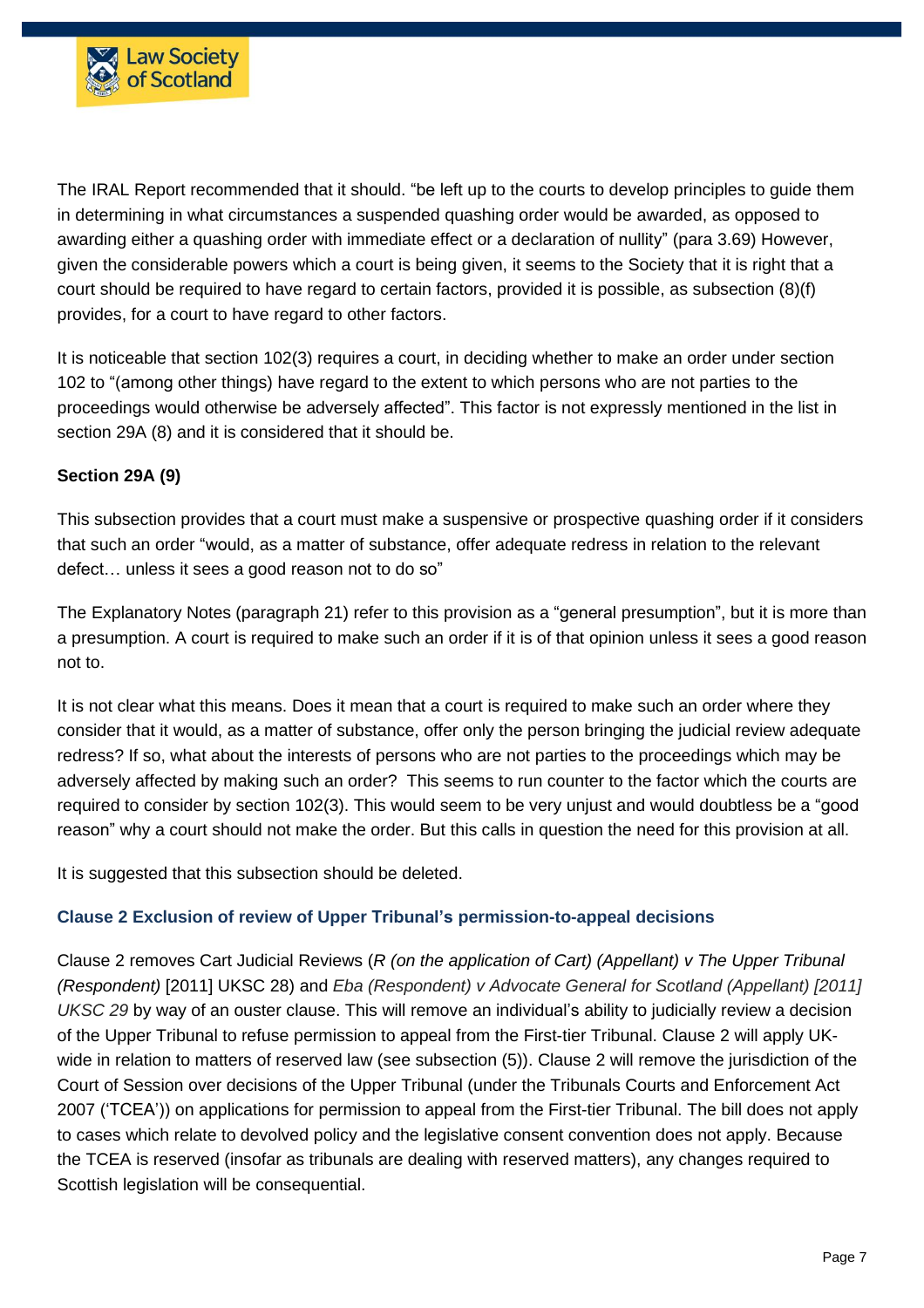

#### **Our Comment**

The justification for the ouster provision in relation to the law in England and Wales and reserved matters seems to be the high volume of applications and low number of successful outcomes. It is worth noting that the evidence in England has been disputed:

Joe [Tomlinson](https://ukconstitutionallaw.org/2021/03/29/joe-tomlinson-and-alison-pickup-putting-the-cart-before-the-horse-the-confused-empirical-basis-for-reform-of-cart-judicial-reviews/) and Alison Pickup: Putting the Cart before the horse? The Confused Empirical Basis for Reform of Cart Judicial Reviews – UK [Constitutional](https://ukconstitutionallaw.org/2021/03/29/joe-tomlinson-and-alison-pickup-putting-the-cart-before-the-horse-the-confused-empirical-basis-for-reform-of-cart-judicial-reviews/) Law Association

Mikołaj [Barczentewicz:](https://ukconstitutionallaw.org/2021/05/05/mikolaj-barczentewicz-should-cart-judicial-reviews-be-abolished-empirically-based-response/) Should Cart Judicial Reviews be Abolished? Empirically Based Response – UK [Constitutional](https://ukconstitutionallaw.org/2021/05/05/mikolaj-barczentewicz-should-cart-judicial-reviews-be-abolished-empirically-based-response/) Law Association

We have no evidence that there is the same problem in Scotland. On the contrary there is a good example of a recent successful Cart/Eba Judicial Review: *CM (Petitioner) 2021 CSIH 15*, in which the First Tier Tribunal (FtT), Upper Tribunal (UT), and the Lord Ordinary misunderstood the petitioner's evidence and the Inner House intervened to reduce the UT's decision refusing permission to appeal:

[https://www.scotcourts.gov.uk/docs/default-source/cos-general-docs/pdf-docs-for](https://www.scotcourts.gov.uk/docs/default-source/cos-general-docs/pdf-docs-for-opinions/2021csih015.pdf?sfvrsn=81f7eddd_0)[opinions/2021csih015.pdf?sfvrsn=81f7eddd\\_0](https://www.scotcourts.gov.uk/docs/default-source/cos-general-docs/pdf-docs-for-opinions/2021csih015.pdf?sfvrsn=81f7eddd_0)

We are not persuaded that the proposition that the UT has already considered and dismissed the case is well founded. This suggests a detailed adversarial hearing took place with a reasoned judgement being issued by the UT, but this is not what happens. Only the FtT issues a reasoned judgement. Applications for permission to appeal to the FtT, and subsequently to the UT, are both considered by a single judge and decided on the papers. The reasoning is usually very brief. A hearing before a Lord Ordinary in a Cart/Eba judicial review is the first opportunity to put forward detailed oral submission addressing why the FtT erred in law.

Furthermore, we question the Government's conclusion that the Legislative Consent Convention does not apply to the abolition of *Cart* judicial reviews in respect of reserved tribunals in Scotland. Judicial review is a devolved matter under the Scotland Act 1998, being included in the definition of *Scots private law* in section 126(4). While the Scottish Parliament does not have the power to modify the law relating to reserved matters (Sch 4, para 2(1)) that provision only applies to the rules of judicial review insofar as the rule in question is "special to a reserved matter" (Sch 4, para 2(3)). According to the Supreme Court majority in *Martin v Most* [2010] UKSC 10, a general rule which applies to both reserved and devolved matters is *not* "special to a reserved matter".

The rule established for Scotland in *Eba v Advocate General for Scotland* that unappealable decisions of the Upper Tribunal are subject to judicial review in limited circumstances is not a rule which is special to reserved matters because (as the Bill implicitly acknowledges) it currently applies to devolved and reserved tribunals alike. In other words, it forms part of the unified law of judicial review in Scotland applicable to both reserved and devolved matters, and it would be within the competence of the Scottish Parliament to modify that general rule for both reserved and devolved matters.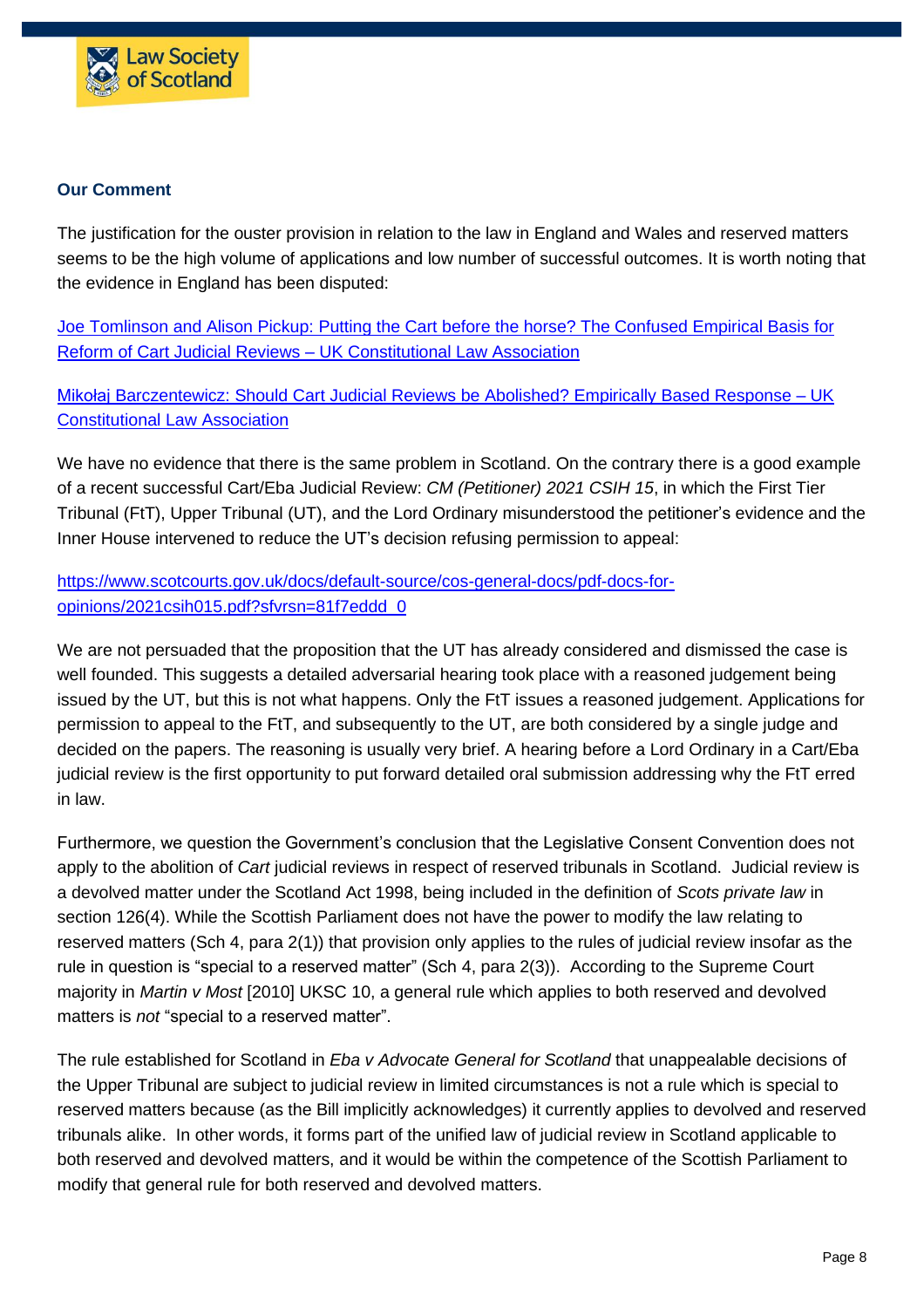

The abolition of *Cart/Eba* judicial reviews in Scotland by clause 2 of the Bill has the effect not of *modifying*  a rule which is special to a reserved matter, but rather of *creating* such a rule, as it means that, in future, there will be a difference in the amenability of reserved and devolved tribunals to judicial review in Scotland. In our view, this engages both limbs of the Legislative Consent Convention: 1. it relates to a matter which is currently within the competence of the Scottish Parliament; and 2. it has the effect of narrowing the future competence of the Scottish Parliament by creating a rule special to a reserved matter which the Parliament will not in future be able to modify.

In our view the decision in Cart provides an important safeguard which is necessary to prevent injustice. The Government should reconsider the necessity for the ouster provision in clause 2.

Part 2 Courts, Tribunals and Coroner

We have no comment to make on Chapter 1 Criminal courts or Chapter 2 Online Procedure

Chapter 3 Employment Tribunals and Employment Appeal Tribunal

Clauses 32-36 transfer the responsibility for the making of Employment Tribunals (ETs) procedure **r**egulations and Employment Appeal Tribunal (EAT) rules from the Secretary of State for Business, Energy and Industrial Strategy (SoS BEIS) and the Lord Chancellor respectively to the Tribunal Procedure Committee (TPC), as a power to make unified Employment Tribunal Procedure Rules equivalent to the TPC's rule making power under the Tribunals, Courts and Enforcement Act 2007; Clause 35 allows for the delegation of judicial functions in the ETs and the EAT to authorised case officers on a similar basis to the First-tier Tribunal and Upper Tribunal. The Employment Tribunals measures extend to England, Wales and Scotland. Responsibility for Employment Tribunals in Scotland is due to transfer to the Scottish Government following the Government's acceptance of the recommendations of the Smith Commission. Until that point, the rule making Committee would have rule-making powers for the Employment Tribunal and Employment Appeal Tribunal in England and Wales and the equivalent Tribunals in Scotland.

#### **Our Comment**

Chapter 3 provisions seem to be sensible and will improve the working of the ETs and EAT.

We have no comment to make on Chapter 4 Coroner's Courts or Chapter 5 Other Provisions about Courts.